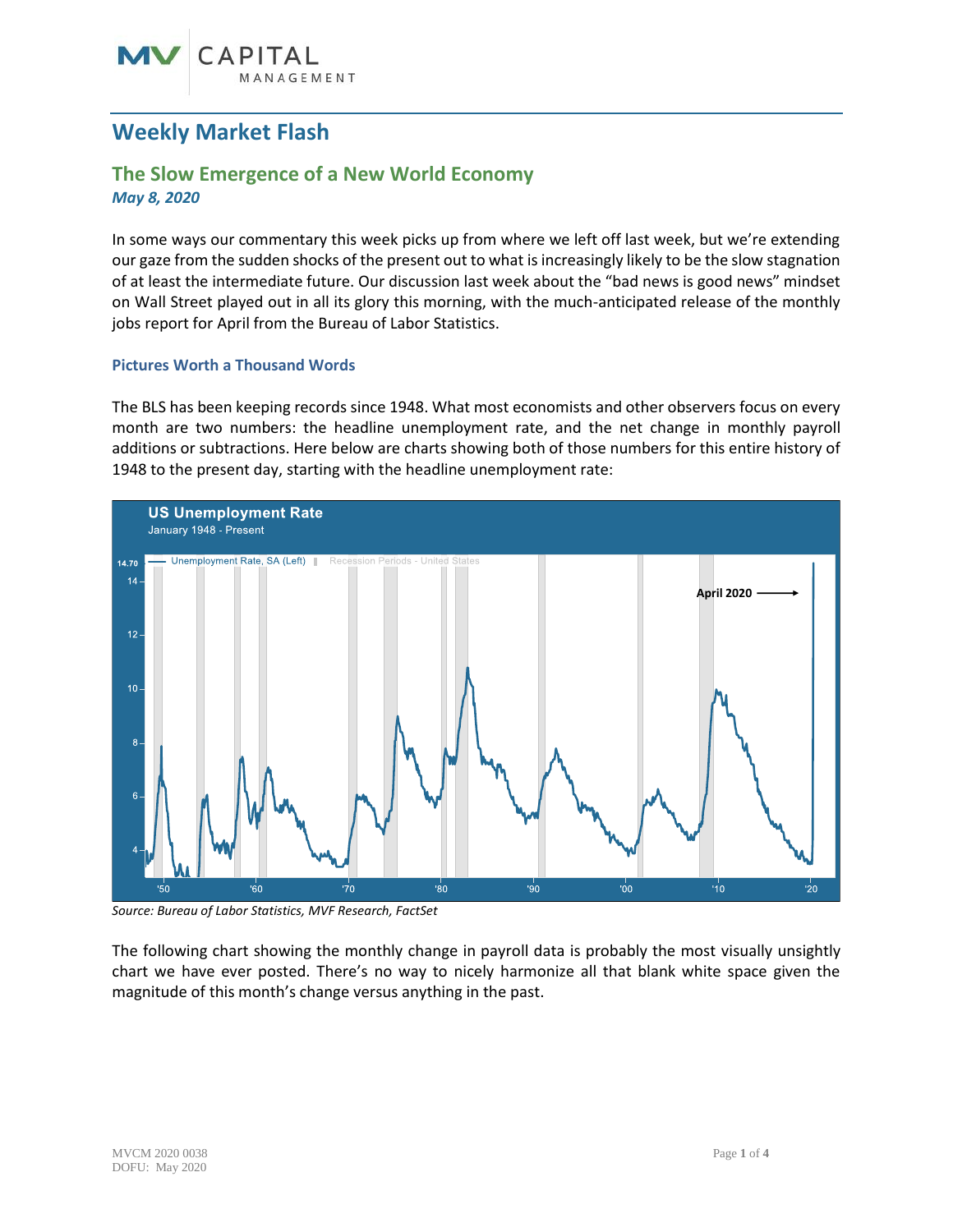



*Source: Bureau of Labor Statistics, MVF Research, FactSet*

Having read our commentary last week, you are of course by no means surprised that traders danced a little jig and put on their "buy" hats when the BLS report came out. These April numbers were actually a little bit better than the consensus estimate which expected 21 million payroll losses (as opposed to 20.5 million) and a 16 percent unemployment rate versus the actual 14.7 percent result. Again, there is a certain logic here: with the economy starting to open back up, the expectation is that 14.7 percent is as bad as it gets – we can quantify the damage and move on to better days. But the logic is short-sighted. Looking ahead is the right thing to do – but what is slowly emerging is something quite different from the back-to-normal-in-a-flash sentiment that continues to drive stocks higher.

#### **Structural Stagnation**

"Stagflation" is a term frequently used to describe the economy of the 1970s. That economy was hit by a pair of crises in the early years of the decade: an inflationary and currency crisis that began in the late 1960s and culminated in the US withdrawal from the Bretton Woods gold exchange standard in 1971, and a commodity crisis when OPEC raised the price of oil by five times its previous level in 1973. When these events happened they were seen as shocks to the system. But then, as always, the capacity of human imagination did not proceed much further than the standard line of "how long till we get back to the way it was before?" Today we are again digesting the impact of a shock to the system, and again we are largely preoccupied with asking that same question. Now that we know how many people are out of work, how long do we have to wait until the economy can party like it's 2019?

The stock market during the course of the 1970s experienced successive rounds of selling waves and relief rallies, as the chart below shows.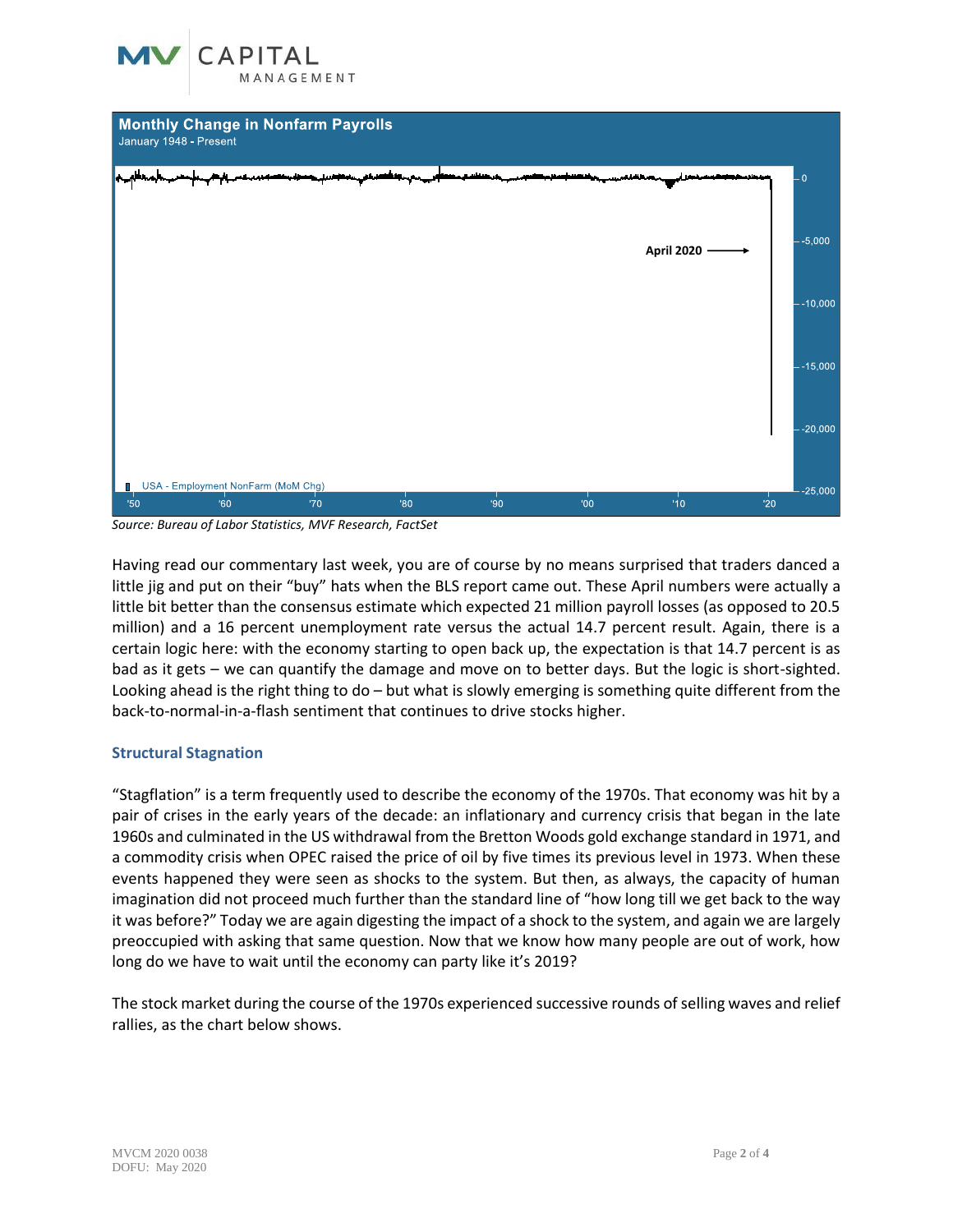





*Source: MVF Research, FactSet*

This pattern suggests that things did not go back to the "way things were" and in fact we know they didn't. Things stumbled along for the rest of the decade; it would not be until 1982 that the stock market was able to regain and sustain itself above the market's high point in 1968. What did happen was that the prevailing ideas of the time – state owned enterprises, rigid government controls on a wide spectrum of industry sectors and other manifestations of the dirigiste Bretton Woods framework fell out of favor, as did the politicians who espoused them. Along came a new set of ideas around privatization, deregulation and globalization – and the economy has been built around that consensus ever since.

Something new will eventually emerge from this current period. For the intermediate term we are likely to have higher structural unemployment, consumer spending at a more hesitant pace than usual and cautious levels of business investment as companies wrestle with the impact of likely global decoupling on their tightly interlinked supply chains. The conventional ideological wisdom of the globalization era was already under attack well before the coronavirus hit. All this suggests to us that, while there will be periods of opportunity and periods of risk in the months ahead, it is likely to be a bumpy ride, and perhaps something along the lines of the repeated booms and busts of the 1970s. We may not get too many more visuals as dramatic as this week's unemployment results, but there will be plenty of structural uncertainty.

*Masood Vojdani Katrina Lamb, CFA President & CEO Head of Investment Strategy & Research*

Investment Advisory Services offered through MV Capital Management, Inc., a Registered Investment Advisor. MV Financial Group, Inc. and MV Capital Management, Inc. are independently owned and operated.

Please remember that past performance may not be indicative of future results. Different types of investments involve varying degrees of risk, and there can be no assurance that the future performance of any specific investment, investment strategy, or product (including the investments and/or investment strategies recommended or undertaken by MV Capital Management, Inc.), or any non-investment related content, made reference to directly or indirectly in this newsletter will be profitable, equal any corresponding indicated historical performance level(s), be suitable for your portfolio or individual situation, or prove successful. Due to various factors, including changing market conditions and/or applicable laws, the content may no longer be reflective of